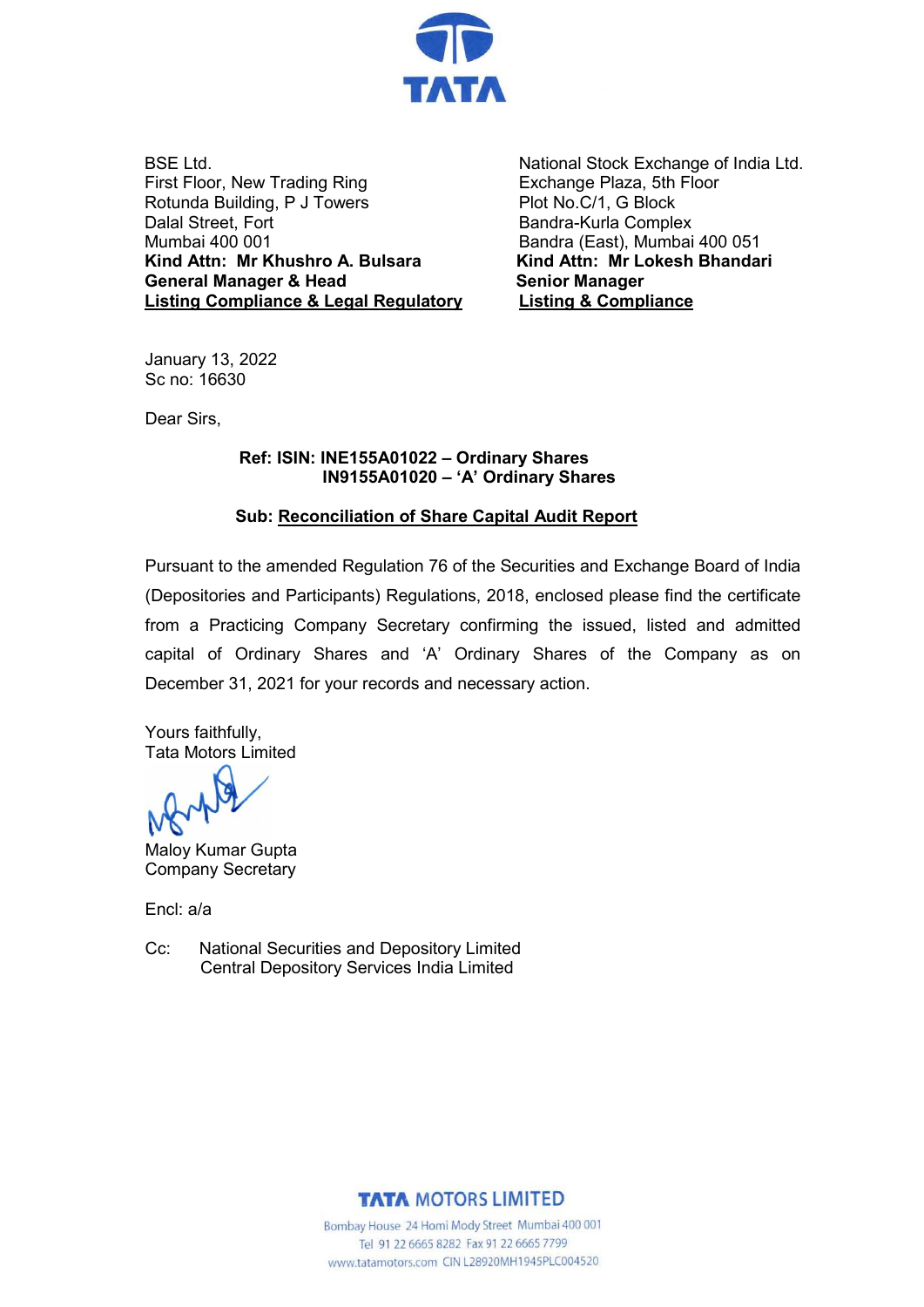## PARIKH & ASSOCIATES Office **COMPANY SECRETARIES** 111, 11<sup>th</sup> Floor, Sai-Dwar CHS Ltd

Sab TV Lane, Opp Laxmi Industrail Estate, Off Link Road, Above Shabari Restaurant, Andheri (W) Mumbai : 400053 Tel No 26301232 / 26301233 / 26301240 Email : cs@parikhassociates.com parikh.associates@rediffmail.com

To Tata Motors Limited Bombay House, 24 Homi Mody Street, Fort, Mumbai 400 001

Dear Sirs,

We have examined the relevant books, registers, forms, documents and papers produced electronically before us by Tata Motors Limited ('the Company') and its Registrars and Share Transfer Agents (RTA), TSR Darashaw Consultants Private Limited, in respect of Reconciliation of Share Capital Audit as per Regulation 76 of the Securities and Exchange Board of India (Depositories and Participants) Regulations, 2018. To the best of our knowledge and according to the information and explanations given to us and as shown by the electronic records examined by us, we certify the following:

| 1.  | For Quarter Ended:                             | 31st December, 2021                |                   |  |
|-----|------------------------------------------------|------------------------------------|-------------------|--|
| 2.  | ISIN:                                          | <b>INE155A01022</b>                |                   |  |
| 3.  | Face Value:                                    | Rs. 2/- per Ordinary Share         |                   |  |
| 4.  | Name of the Company:                           | <b>Tata Motors Limited</b>         |                   |  |
| 5.  | Registered Office Address:                     | Bombay House, 24 Homi Mody Street, |                   |  |
|     |                                                | Mumbai 400 001                     |                   |  |
| 6.  | Correspondence Address:                        | Bombay House, 24 Homi Mody Street, |                   |  |
|     |                                                | Mumbai 400 001                     |                   |  |
| 7.  | Telephone Nos.:                                | 66658282                           |                   |  |
|     | Fax Nos.:                                      |                                    |                   |  |
| 8.  | Email Address:                                 | inv_rel@tatamotors.com             |                   |  |
| 9.  | Names of<br>the<br><b>Stock</b>                | <b>BSE Limited (BSE)</b>           |                   |  |
|     | Exchanges where<br>the                         | National Stock Exchange of India   |                   |  |
|     | Company's securities<br>are                    | Limited (NSE)                      |                   |  |
|     | listed:                                        |                                    |                   |  |
|     |                                                | Number of                          | % of Total Issued |  |
|     |                                                | <b>Ordinary Shares</b>             | Ordinary Capital  |  |
| 10. | <b>Issued Capital</b>                          | 3, 32, 10, 44, 824                 | 100.000           |  |
|     | (as per Company records)                       |                                    |                   |  |
| 11. | Listed Capital (Exchange-wise)                 |                                    |                   |  |
|     | (as per Company records)<br><b>BSE</b> Limited |                                    |                   |  |
|     | National Stock Exchange of                     | 3,320,552,265                      | 99.985            |  |
|     | India Limited                                  | 3,320,552,265                      | 99.985            |  |
|     |                                                |                                    |                   |  |

#### RECONCILIATION OF SHARE CAPITAL AUDIT REPORT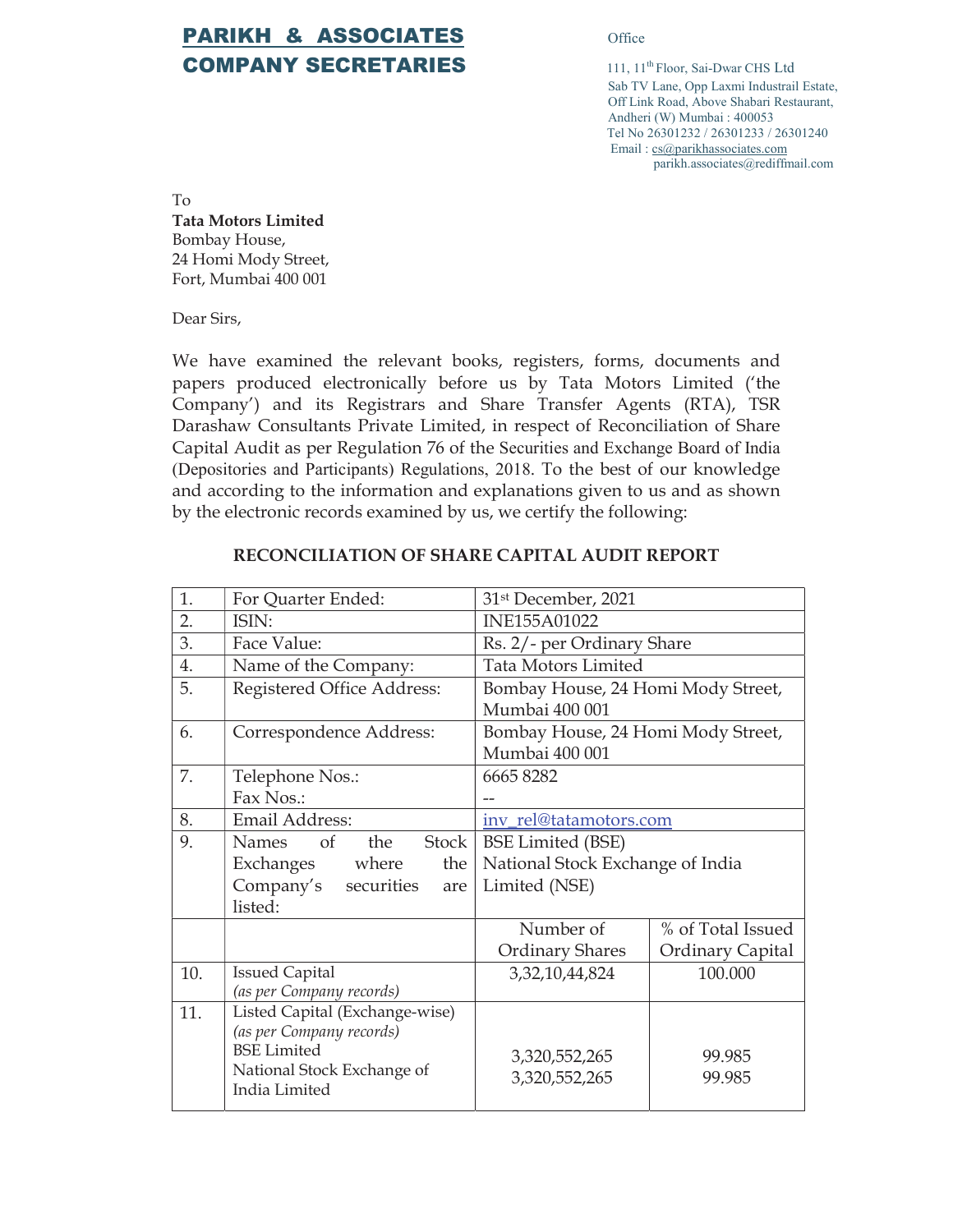| 12. | Held in dematerialized form                                |                                                                                         |        |
|-----|------------------------------------------------------------|-----------------------------------------------------------------------------------------|--------|
|     | in CDSL                                                    | 21,56,37,509                                                                            | 6.493  |
| 13. | Held in dematerialized form                                |                                                                                         |        |
|     | in NSDL                                                    | 3,08,68,37,141                                                                          | 92.948 |
| 14. | Physical                                                   | 1,80,77,615                                                                             | 0.544  |
| 15. | Total<br>No.<br>shares<br>of<br>$(12+13+14)$               | 3,320,552,265                                                                           | 99.985 |
| 16. | Reasons for difference if any,<br>between (10&11), (10&15) | Difference between $(10 \& 11)$ & $(10 \& 11)$<br>15) is due to Ordinary Shares held in |        |
|     |                                                            | abeyance for legal / disputed cases not<br>settled.                                     |        |

17. Certifying the details of changes in share capital during the quarter under consideration as per Table below:

| Particulars**       | No. of   | Applied /   | Listed on    | Whether   | Whether   | In prin. |
|---------------------|----------|-------------|--------------|-----------|-----------|----------|
| $\ast$              | shares   | <b>Not</b>  | <b>Stock</b> | intimated | intimated | Appr.    |
|                     |          | Applied     | Exchanges    | to CDSL   | to NSDL   | Pending  |
|                     |          | for listing | (Specify     |           |           | for SE   |
|                     |          |             | Names)       |           |           | (Specify |
|                     |          |             |              |           |           | Names)   |
| Equity              | 2,44,500 | Yes         | <b>BSE</b> & | Yes       | Yes       |          |
| <b>Shares</b>       |          |             | <b>NSE</b>   |           |           |          |
| allotted            |          |             |              |           |           |          |
| under               |          |             |              |           |           |          |
| <b>Employees</b>    |          |             |              |           |           |          |
| <b>Stock Option</b> |          |             |              |           |           |          |
| Scheme 2018         |          |             |              |           |           |          |

\*\*\* Rights, Bonus, Preferential Issue, ESOPs, Amalgamation, Conversion, Buyback, Capital Reduction, Forfeiture, Any other (to specify).

| 18. | Register of Members is updated (Yes/No)                                                                                     | Yes   |
|-----|-----------------------------------------------------------------------------------------------------------------------------|-------|
|     | If not, updated upto which date                                                                                             | N. A. |
| 19. | Reference of previous quarter with regards<br>to excess dematerialized shares, if any.                                      | NIL.  |
|     | 20.   Has the company resolved the matter<br>mentioned in point no. 19 above in the<br>current quarter? If not, reason why? | N.A.  |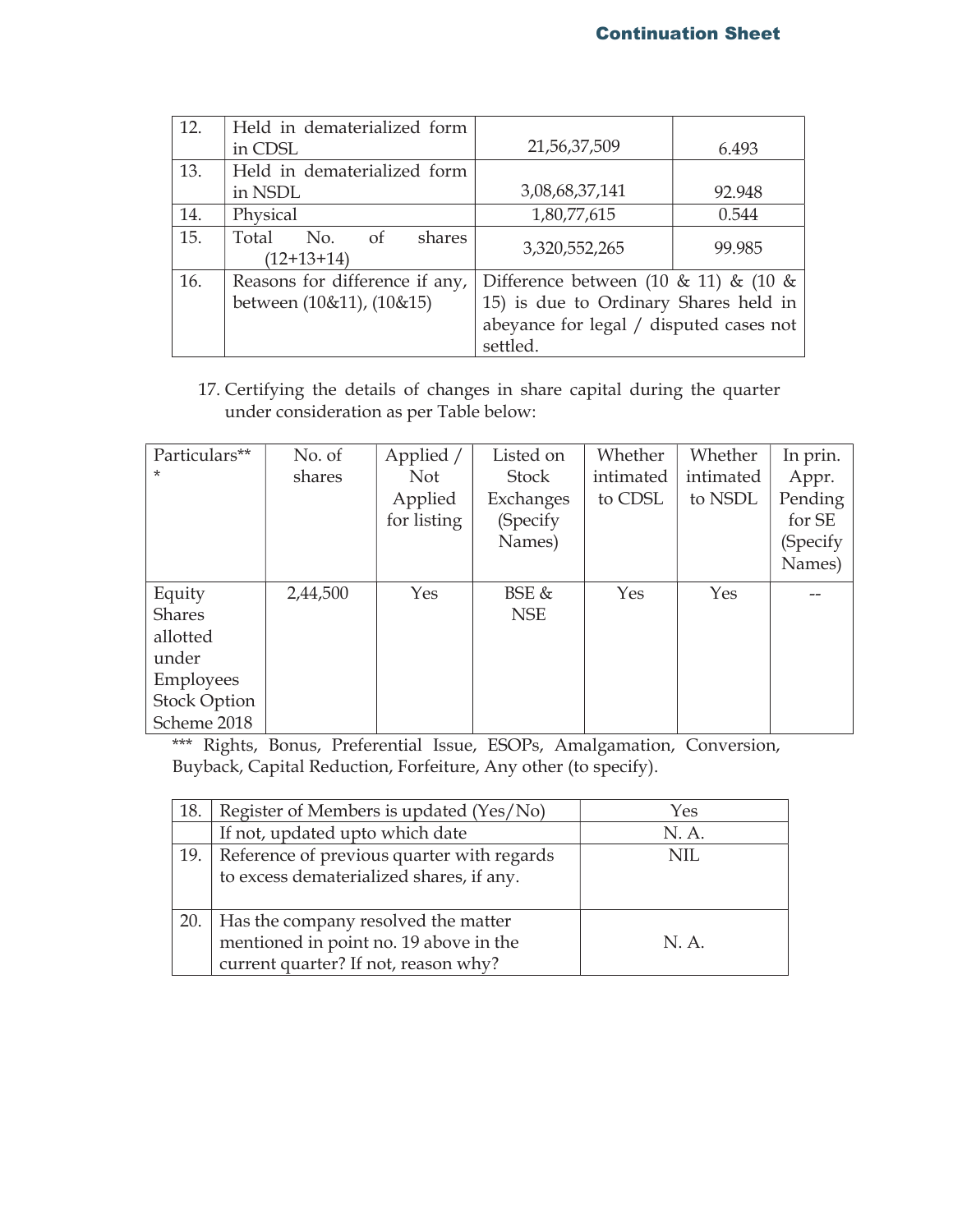21. Mention the total no. of requests, if any, confirmed after 21 days and the total no. of requests pending beyond 21 days with the reasons for delay:

| Total No. of demat requests      | No. of   | No. of | Reasons for delay                                                                                                                                                                      |
|----------------------------------|----------|--------|----------------------------------------------------------------------------------------------------------------------------------------------------------------------------------------|
|                                  | requests | shares |                                                                                                                                                                                        |
|                                  |          |        |                                                                                                                                                                                        |
| Confirmed after 21 days          | Nil      | Nil    | N.A.                                                                                                                                                                                   |
| Pending for more than 21<br>days | 1        | 320    | Electronic<br>for<br>request<br>demating the shares has been<br>generated by the Depository<br>Participant but Physical<br>documents for processing the<br>demat request have not been |
|                                  |          |        | received by RTA.                                                                                                                                                                       |

| 22. | Name, Telephone & Fax No. of<br>Company Secretary<br>and<br>the<br>Compliance Officer of<br>the<br>Company | Mr. Maloy Kumar Gupta<br>Company Secretary and Compliance<br>Officer<br>Membership No.: ACS 24123<br>Tel. No.: 6665 8282                                                                                                                                                                                             |
|-----|------------------------------------------------------------------------------------------------------------|----------------------------------------------------------------------------------------------------------------------------------------------------------------------------------------------------------------------------------------------------------------------------------------------------------------------|
| 23. | Name, Address, Tel. & Fax No.,<br>Regn. No. of the CA/CS                                                   | Mr. P.N. Parikh<br>Parikh & Associates<br>(P1988MH009800)<br>111,11 <sup>th</sup> Floor, Sai Dwar CHS Ltd.,<br>Sab TV Lane, Opp Laxmi Industrial<br>Estate, Off Link Road, Andheri (West),<br>Mumbai - 400053<br>Tel. Nos.:<br>26301232/26301233/26301240<br>FCS. No.: 327 CP No.: 1228<br>Peer Review no.-1129/2021 |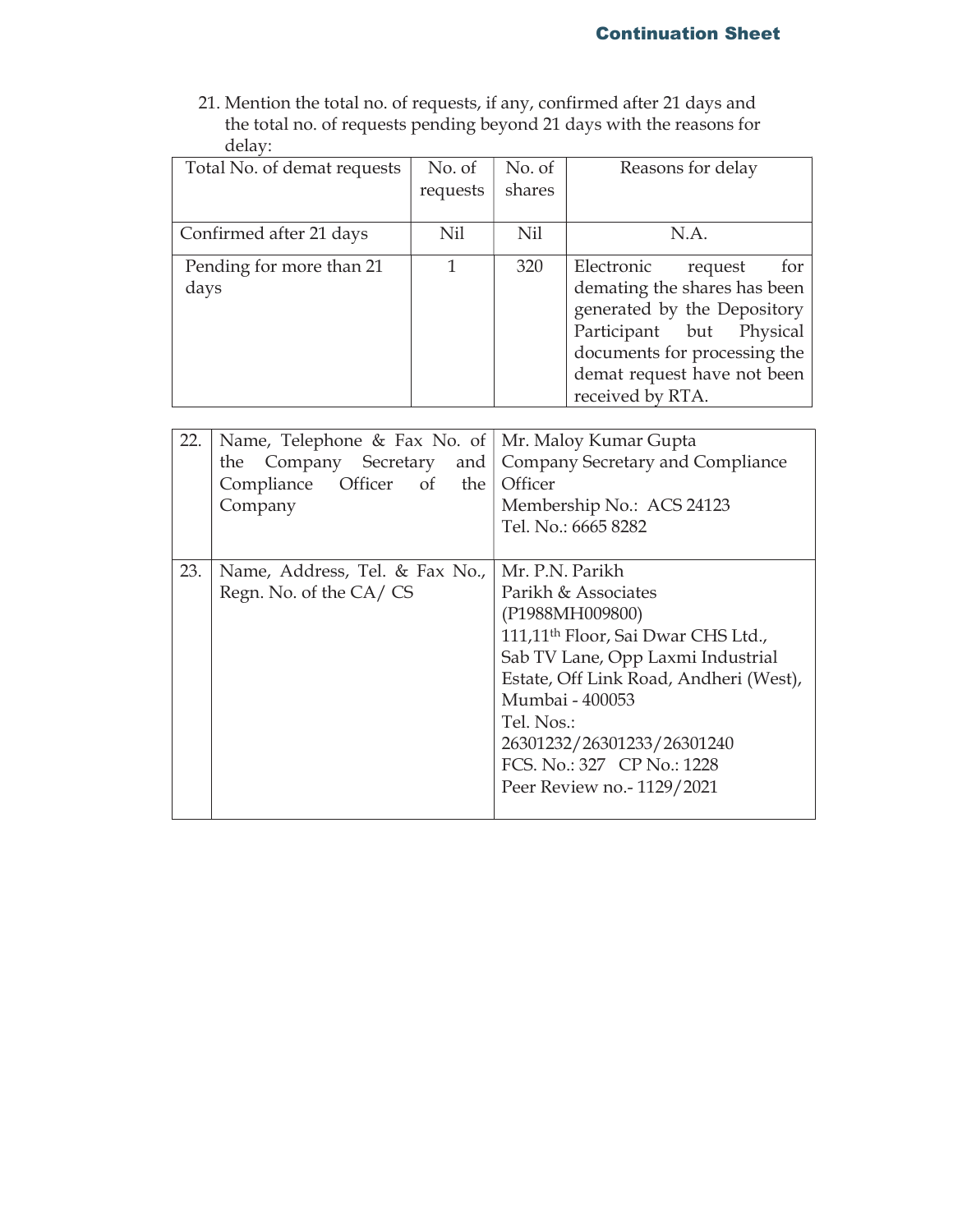### Continuation Sheet

| 24. | Appointment of common agency     | <b>TSR Darashaw Consultants Private</b>         |  |
|-----|----------------------------------|-------------------------------------------------|--|
|     | for share registry work (if yes, | Limited                                         |  |
|     | name and address)                | (SEBI Registration no. INR000004009)            |  |
|     |                                  | C-101, 1st Floor, 247 Park, Lal                 |  |
|     |                                  | Bahadur Shashtri Marg, Vikhroli (W),            |  |
|     |                                  | Mumbai - 400 083                                |  |
|     |                                  | Tel.: +91 22 6656 8484;                         |  |
|     |                                  | Fax: +91 22 6656 8494;                          |  |
|     |                                  | E-mail: csg-unit@tcplindia.co.in                |  |
|     |                                  |                                                 |  |
| 25. | Any other detail that the CA/CS  | This<br>report is based<br>the<br><sub>on</sub> |  |
|     | may like to provide (e.g. BIFR)  | documents received online from the              |  |
|     | Company, delisting from SE,      | RTA.                                            |  |
|     | company changed its name, etc.)  |                                                 |  |

#### For Parikh & Associates

P N Parikh

Digitally signed by PN Parikh<br>Digitally signed by PN Parikh<br>st=Maharashtra,<br>2.5.4.20-02a59473a64d87ecbddfe0a8e3ad7<br>2.5.4.20-02a59473a64d87ecbddfe0a8e3ad7<br>serialNumber=e6a5dfe9991e9732378e19849<br>775be1a9a5543aafae294fe7c98b0

Place: Mumbai

Name of Company Secretary: P. N. Parikh<br>FCS: 327 CP: 1228 CP: 1228 UDIN: F000327C002157702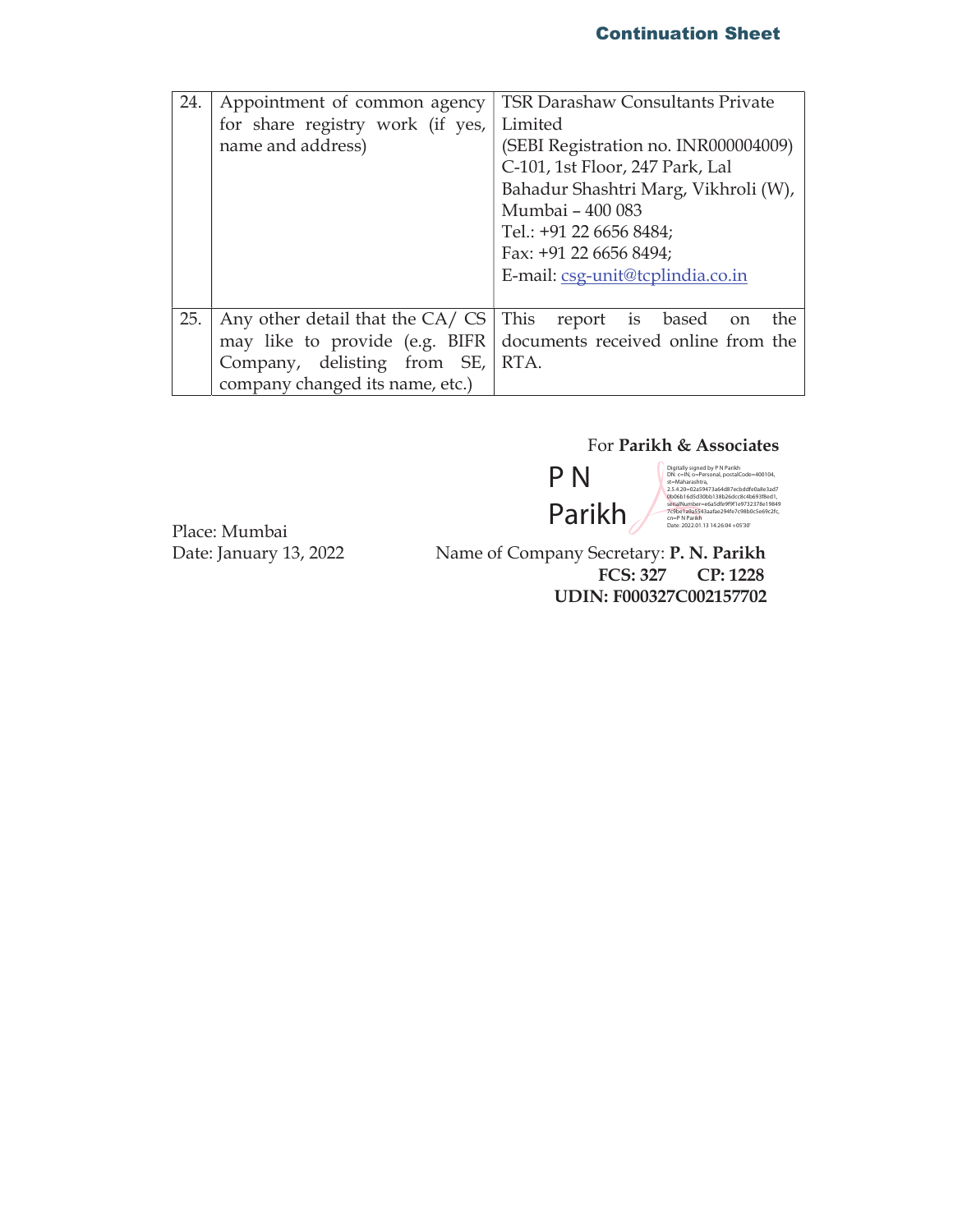# PARIKH & ASSOCIATES **Office COMPANY SECRETARIES** 111, 11<sup>th</sup> Floor, Sai-Dwar CHS Ltd

 Sab TV Lane, Opp Laxmi Industrial Estate, Off Link Road, Above Shabari Restaurant, Andheri (W), Mumbai : 400053 Tel No 26301232 / 26301233 / 26301240 Email : cs@parikhassociates.com parikh.associates@rediffmail.com

To Tata Motors Limited Bombay House, 24 Homi Mody Street, Fort, Mumbai 400 001

Dear Sirs,

We have examined the relevant books, registers, forms, documents and papers produced electronically before us by Tata Motors Limited ('the Company') and its Registrars and Share Transfer Agents (RTA), TSR Darashaw Consultants Private Limited, in respect of Reconciliation of Share Capital Audit as per Regulation 76 of the Securities and Exchange Board of India (Depositories and Participants) Regulations, 2018. To the best of our knowledge and according to the information and explanations given to us and as shown by the electronic records examined by us, we certify the following:

| 1.  | For Quarter Ended:                   | 31st December, 2021              |                       |  |
|-----|--------------------------------------|----------------------------------|-----------------------|--|
| 2.  | ISIN:                                | IN9155A01020                     |                       |  |
| 3.  | Face Value:                          | Rs.2/- per 'A' Ordinary Share    |                       |  |
|     |                                      | with differential voting rights  |                       |  |
| 4.  | Name of the Company:                 | <b>Tata Motors Limited</b>       |                       |  |
| 5.  | Registered Office Address:           | Bombay House, 24 Homi Mody       |                       |  |
|     |                                      | Street, Mumbai 400 001           |                       |  |
| 6.  | Correspondence Address:              | Bombay House, 24 Homi Mody       |                       |  |
|     |                                      | Street, Mumbai 400 001           |                       |  |
| 7.  | Telephone Nos.:                      | 66658282                         |                       |  |
|     | Fax Nos.:                            |                                  |                       |  |
| 8.  | Email Address:                       | inv rel@tatamotors.com           |                       |  |
| 9.  | Names of the Stock Exchanges where   | <b>BSE Limited (BSE)</b>         |                       |  |
|     | the Company's securities are listed: | National Stock Exchange of India |                       |  |
|     |                                      | Limited (NSE)                    |                       |  |
|     |                                      | Number of 'A'                    | % of Total            |  |
|     |                                      | <b>Ordinary Shares</b>           | Issued 'A'            |  |
|     |                                      | with differential                | <b>Ordinary Share</b> |  |
|     |                                      | voting rights                    | Capital               |  |
| 10. | <b>Issued Capital</b>                | 50,87,36,110                     | 100.000               |  |
|     | (as per Company records)             |                                  |                       |  |
| 11. | Listed Capital (Exchange-wise)       |                                  |                       |  |
|     | (as per Company records)             |                                  |                       |  |
|     | <b>BSE</b> Limited                   | 50,85,02,896                     | 99.954                |  |
|     | National Stock Exchange of India     | 50,85,02,896                     | 99.954                |  |
|     | Limited                              |                                  |                       |  |

#### RECONCILIATION OF SHARE CAPITAL AUDIT REPORT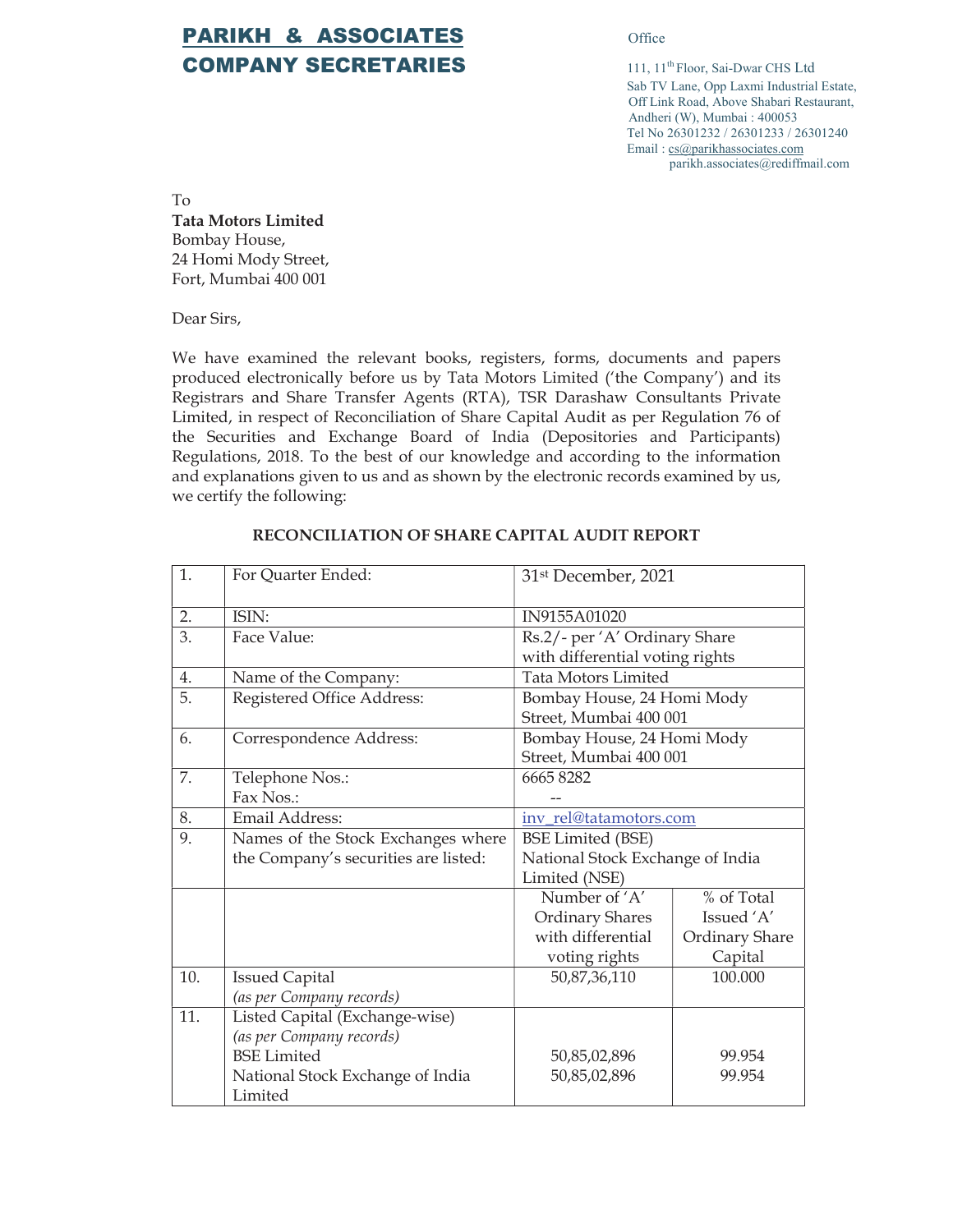#### Continuation Sheet

| 12. | Held in dematerialised form in CDSL                            | 8,97,92,126                                                                                                                                    | 17.650 |
|-----|----------------------------------------------------------------|------------------------------------------------------------------------------------------------------------------------------------------------|--------|
| 13. | Held in dematerialised form in NSDL                            | 41,85,82,340<br>82.279                                                                                                                         |        |
| 14. | Physical                                                       | 1,28,430<br>0.025                                                                                                                              |        |
| 15. | Total No. of shares $(12+13+14)$                               | 50,85,02,896<br>99.954                                                                                                                         |        |
| 16. | Reasons for difference if any, between<br>$(10\&11), (10\&15)$ | Difference between $(10 \& 11)$ & $(10 \&$<br>15) is due to 'A' Ordinary Shares held<br>in abeyance for legal / disputed cases<br>not settled. |        |

17. Certifying the details of changes in share capital during the quarter under consideration as per Table below:

| Particulars*** | No. of | Applied | Listed on | Whether   | Whether   | In prin. |
|----------------|--------|---------|-----------|-----------|-----------|----------|
|                | shares | / Not   | Stock     | intimated | intimated | Appr.    |
|                |        | Applied | Exchanges | to CDSL   | to NSDL   | Pending  |
|                |        | for     | (Specify  |           |           | for SE   |
|                |        | listing | Names)    |           |           | (Specify |
|                |        |         |           |           |           | Names)   |
| No Change      |        |         |           |           |           |          |

\*\*\* Rights, Bonus, Preferential Issue, ESOPs, Amalgamation, Conversion, Buyback, Capital Reduction, Forfeiture, Any other (to specify).

| 18. | Register of Members is updated (Yes/No)             | Yes   |
|-----|-----------------------------------------------------|-------|
|     | If not, updated upto which date                     | N. A. |
| 19. | Reference of previous quarter with regards to       | NIL.  |
|     | excess dematerialized shares, if any.               |       |
|     | 20.   Has the company resolved the matter mentioned |       |
|     | in point no. 19 above in the current quarter? If    | N.A.  |
|     | not, reason why?                                    |       |

21. Mention the total no. of requests, if any, confirmed after 21 days and the total no. of requests pending beyond 21 days with the reasons for delay:

| Total No. of demat requests   | No. of<br>requests | No. of<br>shares | Reasons for delay |
|-------------------------------|--------------------|------------------|-------------------|
| Confirmed after 21 days       | Nil                | Nil              | N.A.              |
| Pending for more than 21 days | Nil                | Nil              | N.A               |